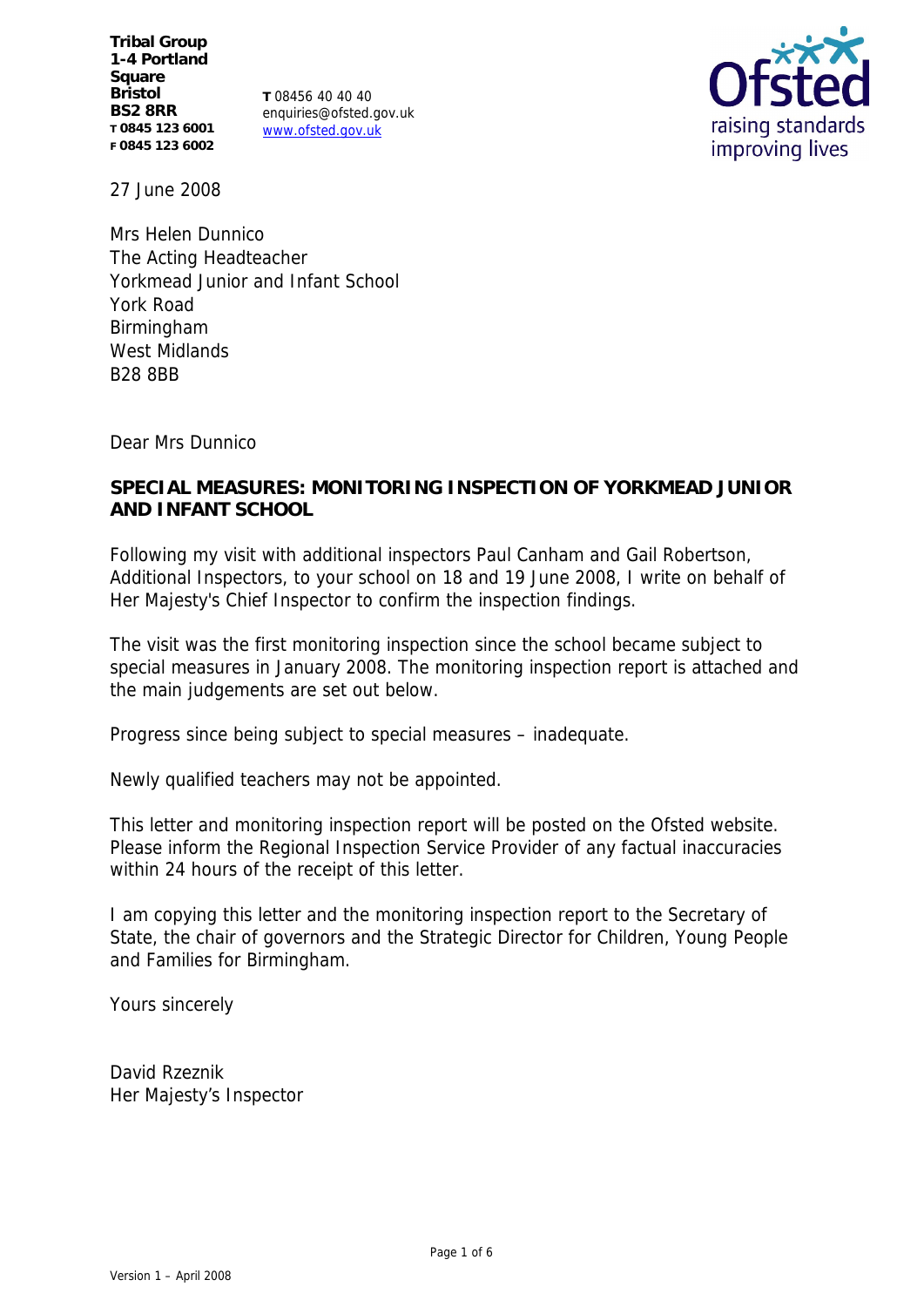

SPECIAL MEASURES: MONITORING OF YORKMEAD JUNIOR AND INF **SCHOOL**

**Report from the first monitoring inspection: 18 and 19 June 2008**

### **Evidence**

Inspectors observed the school's work, scrutinised documents and pupils' work in Years 2, 4 and 6. They met with the acting headteacher, assistant headteachers, special educational needs coordinator and one of the National Leaders in Education (NLE) who is supporting the school. Inspectors also had discussions with a group of pupils, the vice chair of governors and the school's improvement partner.

### **Context**

The former headteacher resigned from his post at the end of February 2008. The deputy headteacher was appointed the acting headteacher as from 1 March 2008. She is supported by two NLE headteachers for two days each per week. One of the NLE leaders is currently on leave of absence. A Year 3 teacher left at Easter and a Year 4 teacher retired at the same time. The Year 3 class is being jointly taught by a permanent part time teacher and an assistant headteacher. The Year 4 class is being jointly taught by a regular supply teacher and an assistant headteacher. There is also a supply teacher in Year 2 covering a long term absence.

#### **Achievement and standards**

Standards in English and mathematics at the end of Key Stages 1 and 2 are not high enough. Pupils' progress across the school is far too inconsistent in both subjects. Data shows that standards at the end of Years 2 and 6 are predicted to be lower in 2008 than in 2007.

In 2007, there was a marked dip in standards at the end of Reception in all areas of learning. Progress has accelerated over the past two terms in both the Nursery and Reception classes (Foundation Stage) and attainment in both years has improved. Year 2 standards have been significantly below average for a number of years. Attainment in writing has been particularly low for the past two years. Current data shows that reading and mathematics standards remain significantly below average and writing standards have fallen further and are extremely low. Too few current pupils are reaching the expected or higher National Curriculum levels in reading or writing. While the proportion of pupils reaching the higher Level 3 in mathematics has markedly increased, not enough pupils reach the expected level for their age. Data shows that pupils' progress in Years 1 and 2 is too variable. Whilst most Year 1 pupils are making generally satisfactory progress in reading, writing and mathematics, around a quarter of readers and a third of mathematicians in Year 2 are not doing well enough. Staffing disruption in Year 2 has had an adverse impact on the continuity of pupils' learning.

Year 6 standards were significantly below average between 2003 and 2006. They rose to average in 2007. The trend in results has been upwards, but this has masked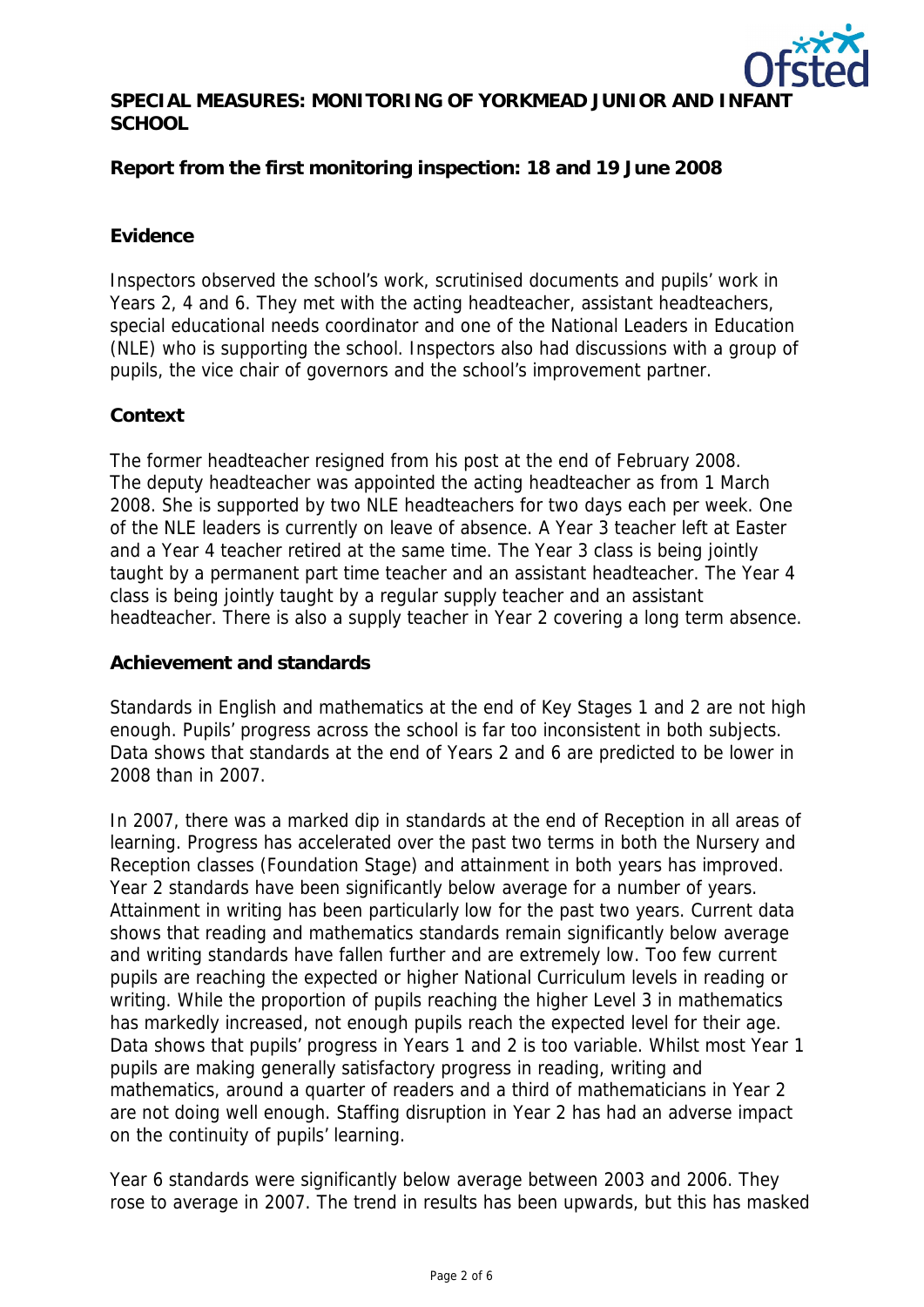

significant underachievement elsewhere in the school. Current data shows that Year 6 standards are below average in English, mathematics and science. While standards are lower this year than last, it is important to note that the oldest pupils entered Year 3 with below average basic skills. Pupils' progress in Years 3 to 6 is very inconsistent, both within subjects and between years. For example, in mathematics over 80% of Year 5 pupils have made the expected progress since September 2007, whereas in Year 4 only 37% have done so. Over the same period, only half of the Year 3 pupils have made the expected progress in reading, whereas in Years 1 and 4 over three quarters have done so. The percentage of pupils not making the expected progress in Years 1 to 6 is too high.

Progress on the areas for improvement identified by the inspection in January 2008:

■ raise standards in English and mathematics in Key Stages 1 and 2 – inadequate.

# **Personal development and well-being**

Pupils' personal development and well-being continue to be good. However, pupils' inconsistent progress in English and mathematics means that pupils are not properly prepared for the next step of their education. Pupils' behaviour is good and pupils have very positive attitudes to learning. Good relationships between staff and pupils, and between the pupils themselves, mean that learning is carried out in a very positive atmosphere.

# **Quality of provision**

The quality of teaching and learning is not improving at a fast enough rate. Provision is not having a sufficiently strong impact on effectively eliminating underachievement because teaching is too inconsistent. Teaching and learning range from outstanding to inadequate. There is too much satisfactory teaching and not enough good. Only a third of the lessons observed were judged good, with two thirds satisfactory. The school is falling well short of the local authority's (LA's) target for December 2008, which is to achieve 100% satisfactory or better and 70% good.

Improved lesson planning has ensured that all English and mathematics lessons have clear aims, success criteria and identified assessment opportunities. The information gained from teacher assessment and the tracking of pupils' progress is not being used well enough to match work to pupils' different starting points and abilities. This means that not all pupils are consistently challenged and too many do not make the progress of which they are capable. Expectations as to what pupils can achieve are not yet high enough. In the good or better lessons, the pace of learning is brisk, interesting resources and activities are used to capture pupils' imagination and motivate them to do well. For example, in a Foundation Stage lesson, children made exceptionally good progress because the nature of the reading activities were exciting and captivating and well matched to their needs. A Year 4 mathematics lesson was effective because the teacher had spotted the gaps in pupils' previous learning and was gearing teaching to eliminate them. Learning accelerated is some lessons because pupils were given opportunities to think hard, explain their ideas in groups, and present their work to the class. Such activity consolidates and extends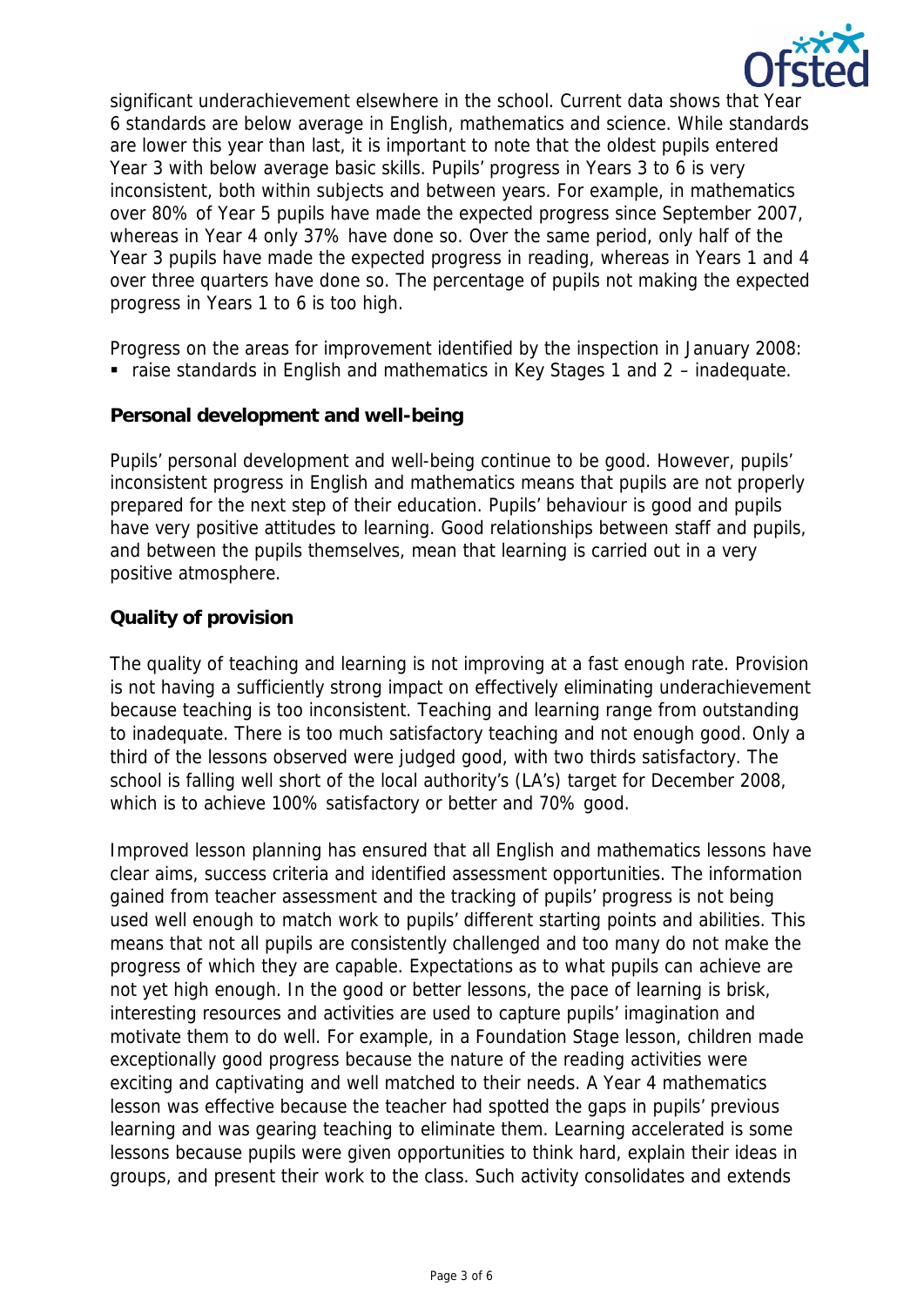

pupils' understanding of concepts and has a positive impact on their linguistic and social development.

In the satisfactory lessons, there are some common weaknesses. Teachers spend too much time on exposition, with pupils spending too much time sitting on the carpet listening rather than further developing their basic skills in independent or group work. On occasions when introductions are long, pupils become restless because the pace is slow, time is wasted, and learning is inhibited. On the rare occasions when teaching is inadequate, it is primarily because expectations as to what can be achieved are not high enough. A strength is the keenness of teachers to seek feedback in order to reflect on their practice and improve their skills.

The day to day assessment of what pupils can do remains too variable. In general, insufficient use is made of assessment information to plan work that is consistently challenging for all groups of pupils. The overall quality of teachers' marking is unsatisfactory.

The marking policy is inadequate because it does not provide teachers with sufficient guidance about how to mark and evaluate work. The acting headteacher is aware of the problem and there are plans to produce a new marking framework in the near future. Marking is not giving pupils a clear enough picture of what they do well and what they must do to improve. Poor presentation is too readily accepted and the work of the less able pupils is frequently left unfinished. Teachers sometimes praise work when it does not deserve it. Pupils have too few opportunities to evaluate their own performance and that of their peers.

English and mathematics targets are sometimes set but they are not often referred to in lessons, and pupils do not routinely refer to them when tackling work. Not all pupils know their targets and many were unclear what National Curriculum level they were working at and what they had to do to move to the next level. The basic skills of pupils with English as an additional language are now suitably assessed using a local authority framework. In the Foundation Stage, there is now clear and accurate assessment of what children have learnt and can do. Children's progress is checked termly against robust targets to ensure they are making sufficient progress.

Progress on the areas for improvement identified by the inspection in January 2008:

- improve the quality and consistency of the teaching by raising the expectations of staff, by planning work that meets the needs of all abilities and by increasing the pace of lessons **–** inadequate
- improve marking and assessment, so that all pupils receive clear guidance on what it is they need to do to improve and ensure that the needs of higher attainers, those with learning difficulties and those who speak English as an additional language are met – inadequate.

**Leadership and management**

Since the inspection in January 2008, there has been a change of headteacher and the key areas for improvement have only begun to be addressed fairly recently. As a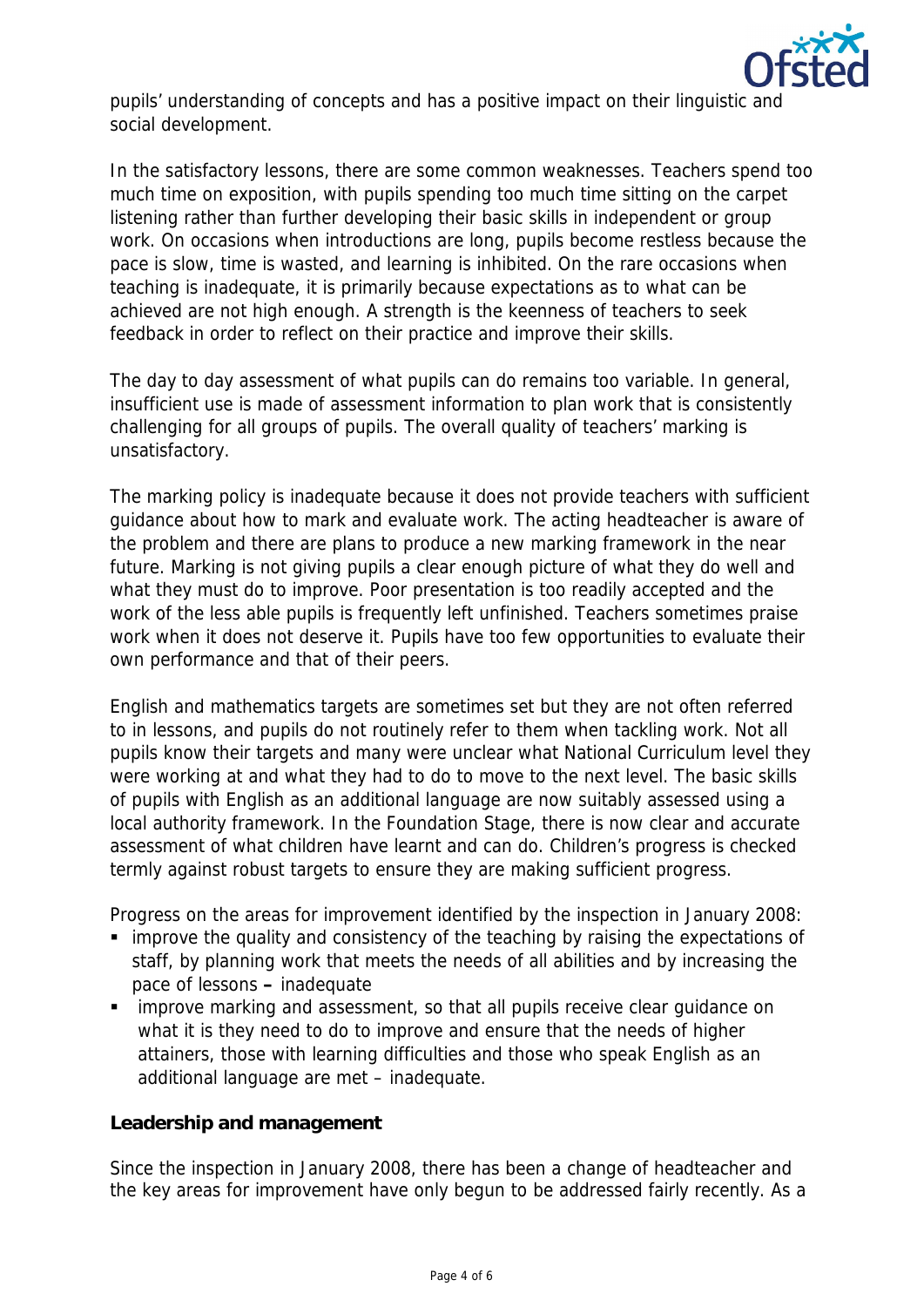

result, there has been little sustainable and measurable improvement in the quality of education. The monitoring of provision by the acting headteacher and NLE leaders has been sound but it is not yet effective enough at assistant headteacher, middle manager and governor level. The evaluation of initiatives is not being done with sufficient rigour.

The acting headteacher has developed a good working relationship with the NLE leaders and their sound audit of provision has led to them gaining a secure understanding of the school's main strengths and weaknesses. An appropriate strategic action plan has been produced that identifies the main priorities to be addressed and the methods used to bring about improvement. The plan points the school in the right direction. A start has been made on tackling key weaknesses in planning and the tracking of pupils' progress. Action has also been taken to remedy deficiencies in reading and mathematics resources and changes to the timing of the school day have resulted in learning becoming more coherent. A good feature has been the raising of staff expectations by observing good practice in NLE leaders schools.

The acting headteacher is providing determined and purposeful leadership. Staff welcome the greater opportunities provided to plan and share ideas together. They feel less isolated than they have in the past. However, the newly qualified teachers judge the quality of mentoring and support that they receive as inadequate and inspectors agree. Provision is too unstructured and newcomers do not have enough opportunities to see others teach, and this leads to a feeling of isolation. The acting headteacher's workload is too heavy and not enough responsibility is being devolved to other members of the senior management team, particularly the assistant headteachers, to ensure new systems are effectively evaluated and successfully embedded. The school is rightly in the process of restructuring the roles and responsibilities of assistant headteachers as the jobs they currently perform are not aligned closely enough to the school's key priorities. They do not have up to date job descriptions. The special educational needs coordinator has improved the quality of target setting for those with learning difficulties and/or disabilities and this means work is now better focused on pupils' specific needs with positive results. The subject leaders for English and mathematics are temporary and their leadership roles are insufficiently developed.

Whilst a monitoring and evaluation schedule exists, it lacks clarity as to the focus of activities and how initiatives will be evaluated. Findings from monitoring have been shared with individuals but often not with the school as a whole. The senior leadership has a clear picture of individual teachers' strengths and weaknesses but they are not rigorous or systematic enough in remedying recurring weaknesses in teaching to improve its quality and raise standards. The good teaching that exists is not been shared widely enough.

Pupils' attainment and progress in all years are now being suitably tracked and information is being used to inform intervention and set relevant targets. Past whole school and end of year targets have been unrealistic and based on flawed data. Leaders know that past judgements made about attainment and progress have not been securely based on robust enough assessments of pupils' learning. The school has therefore lacked a proper baseline in each year from which to judge pupils'